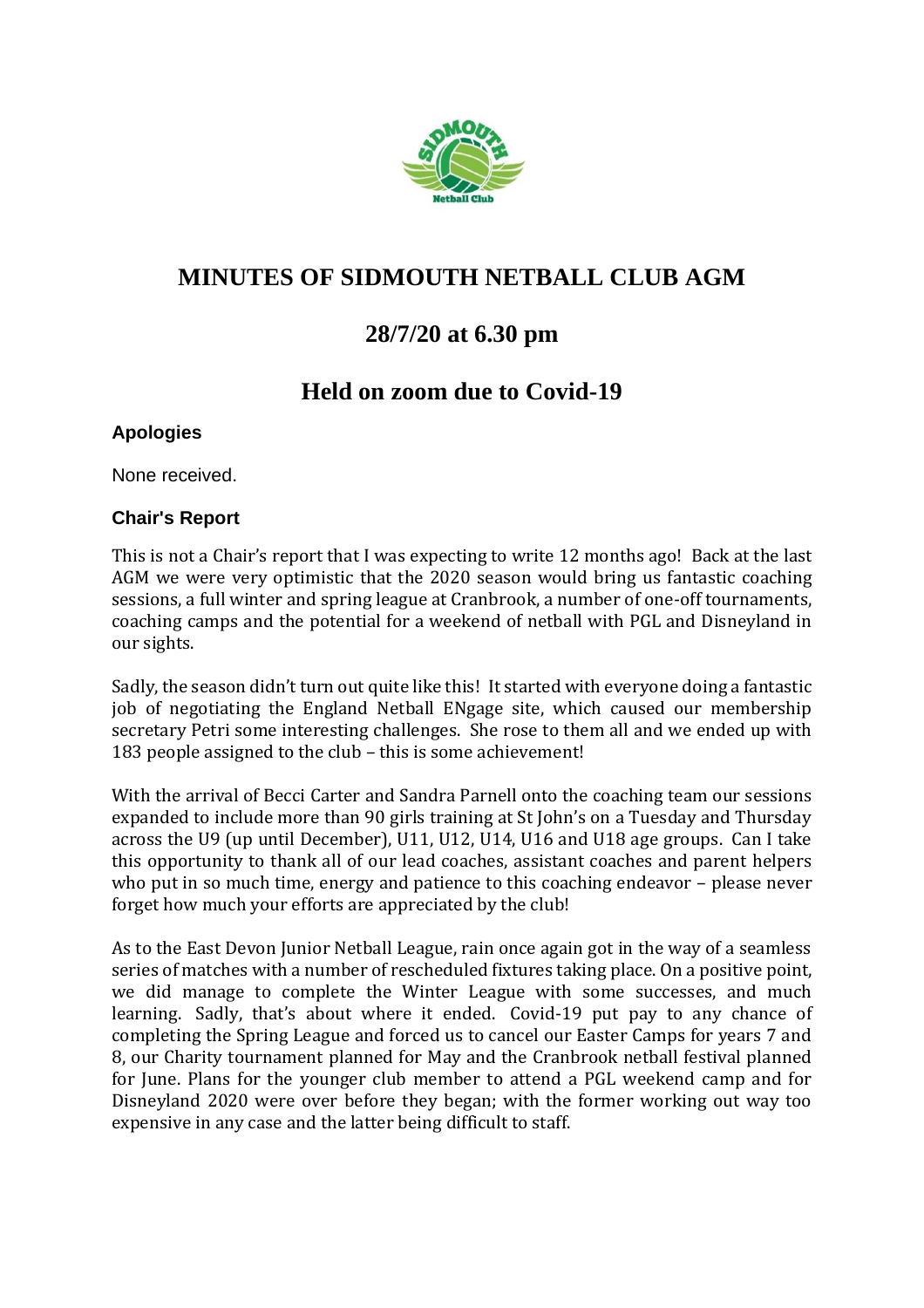A similar story can be said for the three ladies teams who play in the Honiton league. As the coaches will report, the games that were played were both competitive and enjoyable with a number of successes. For the club as a whole, these teams provide a great opportunity for some of our U16/U18 girls to get experience of ladies netball. Those who have done so have learnt a lot in the process.

With the season coming to an abrupt end we were in a position to offer everyone a rebate for the coaching sessions that were missed and I'd like to thank Mandy for her help in this regard as transferring funds back to everyone involved was quite a time consuming task. Can I also thank those of you who were kind enough to donate your refund to the club – adding valuable resources and making Mandy's job a little less daunting.

As to finances, the club remains healthy. I must report that we were not successful with the national lottery bid on the grounds that we did not represent a wide enough representation of the local community. Perhaps in the future when we can coach a walking netball session, plus allow boys in, we might be more successful!

More positively, we have been successful with another Keith Owen bid, with finances from the Waitrose token scheme and with money from the ever-popular cake stands at Cranbrook. We are also waiting to hear if we will be successful in a recent Co-op local initiatives bid. Can I thank everyone involved in these bids and successes – once again it is really appreciated by the club.

Talking of cake stands, I am happy to report that Sarah Lovell has agreed to manage these for the club going forward – thank you Sarah. She will of course need help so please do look out for emails from Sarah requesting us to bake and sell.

At the last AGM I mooted the idea that we could do with a website both to provide a point of reference for current members and to increase our presence more generally. I am very pleased to let you know that Helena Belcher has stepped up to the task and the site is pretty much ready to go live. As soon as we have some fixtures and netball to play we will get this up and running. Helena has also helped us with posters and flyers, all of which are highly valuable, so thank you very much.

In addition to its usefulness as a point of reference, the website will also help us in our quest to become a bronze level Club Action Planning Scheme (CAPS) recognized club. This is a Sport England Clubmark accreditation scheme that has been developed by England Netball to help clubs develop programmes and operate in line with best practices. We are very excited about this development and, hopefully, the new committee will help us embrace this challenge. We are under no illusions, however, that this will be a challenge!

As you are aware the club is searching for a home to call our own. Not only will this help in terms of facilities but it will also improve our ability to attract sponsors and generally improve our club marketing. In terms of marketing, there have been a number of articles written by our coaches in the Sidmouth Herald and I thank them for going the extra mile to do this. We have also had an article published in the Summer 2019 Sid Vale Association magazine. These are good beginnings but we are aware that more needs to be done in this regard. The new website will certainly help – anyone interested in helping us with this would be very much embraced!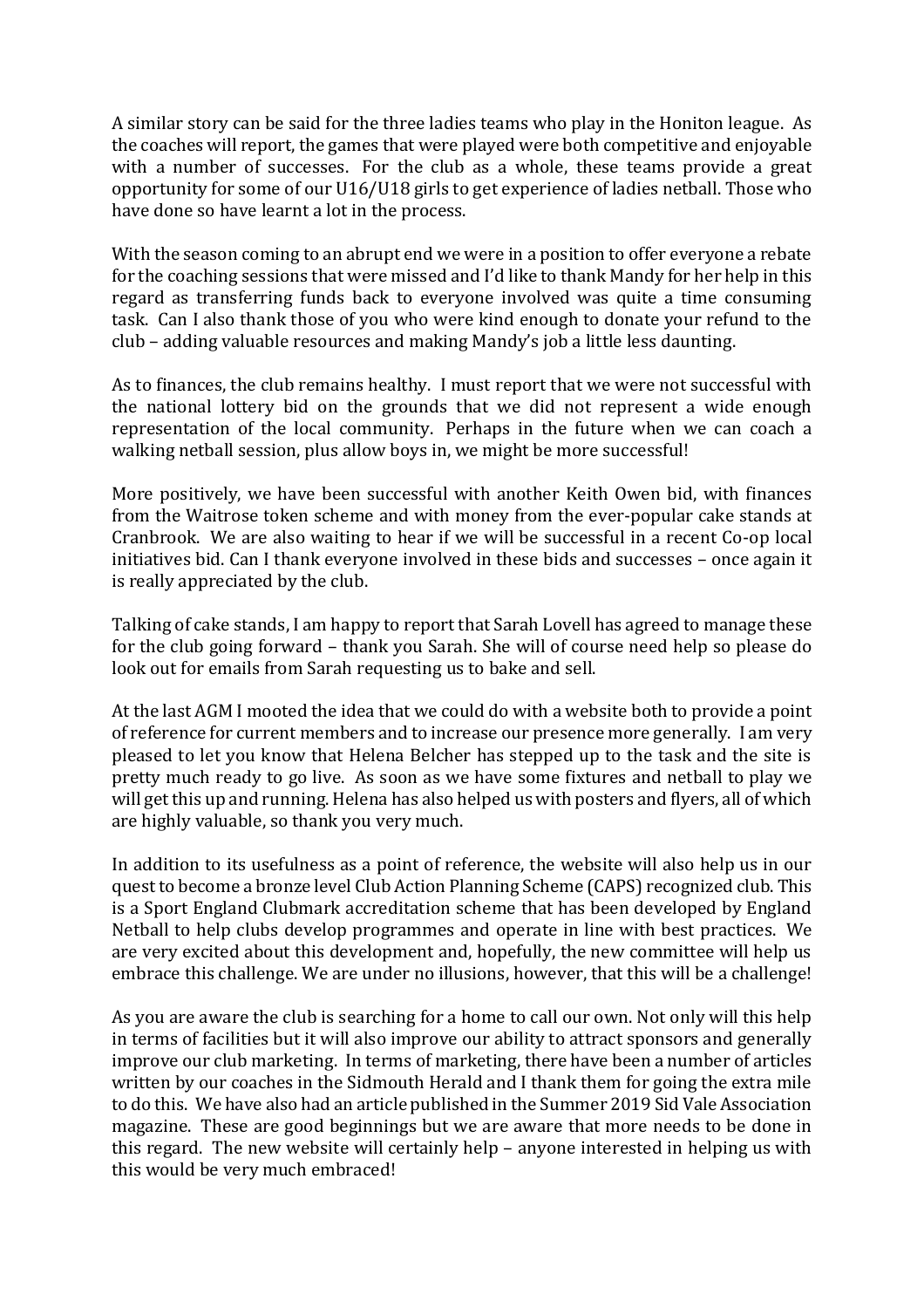As mentioned above, future-proofing our club will rely on more volunteers helping and on the development of new facilities; indeed it was the lack of facilities that caused us to suspend our U9 sessions at the turn of the year. Discussions with Sidmouth College on the development of their netball facilities are ongoing but, with Covid-19 and the new build of the College, these are at present at a standstill. There is still interest on both sides but I fear that it may take some time to see if this is a possibility. Needless to say, I will keep the club updated on any progress, or otherwise, as we get back to a 'new normality'.

What this 'new normality' might look like is unclear. England Netball is in continuous discussions with the government and have issued a roadmap of the conditions that must be met for netball to return. This consists of three phases (fitness, training, competition) made up of 6 stages. As it currently stands we remain at stage 2 of the fitness phase (See below).



As a club we are keeping a close eye on developments so that we are ready to train as soon as is possible. We have been in discussions with St John's to have access to their outdoor courts, with the potential to allow for floodlighting if allowable under planning rules etc! St John's are keen to help and are looking into how it might work. We have provisionally booked both the indoor and the outdoor courts for a September start and we will keep you informed of how things progress.

As I mentioned in the end of season newsletter there are a number of people who will be leaving their roles and the committee at the end of the year. Can I take this opportunity to offer a huge thank you to Lou Neilson who steps down as a lead coach after many years of volunteering at both the Honiton netball Club and at Sidmouth. You have been instrumental to the success of this club and we cannot thank you enough for everything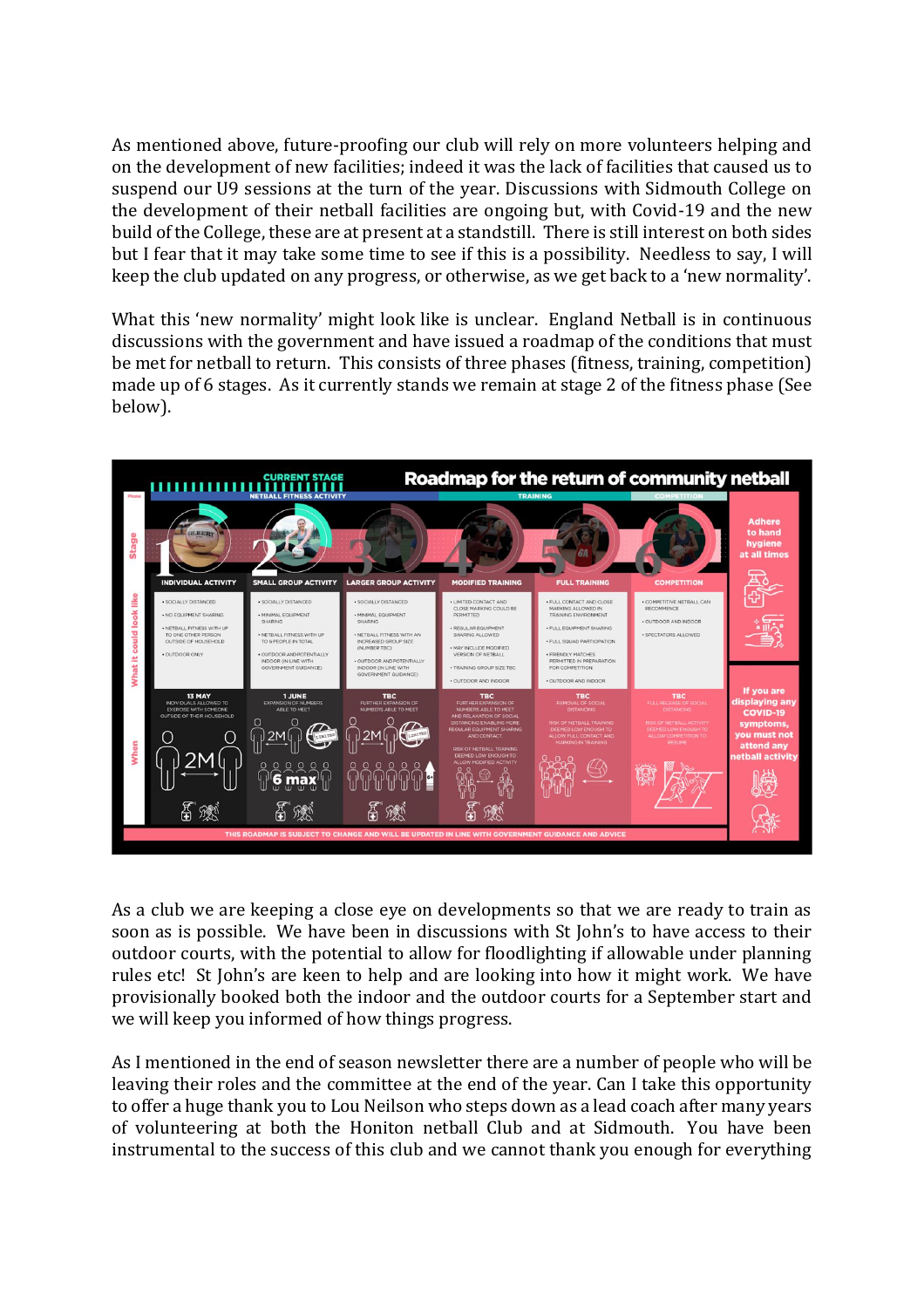you have done. We look forward to all of your valuable input going forward as manager/coach of the U16s on a Saturday.

Needless to say losing Lou leaves a gap in our lead coaching staff, which we aim to fill with a combination of Lou Hastie, Becci Carter, Sandra Parnell and our new coach Janet Stanley. Unfortunately, Janet's level 2 coaching course has not been able to go ahead due to Covid-19 so she will not be able to run a session on her own until this can be rescheduled. This may mean that we will have to offer more limited coaching until such time as we can rectify this situation.

On the committee, we say a fond farewell to our fantastic Treasurer Mandy French, our clothing whizz Jo Pulman, our membership maestro Petri Wubs who also doubles up as our Safeguarding officer and to Becca Williams our outgoing secretary. Thank you ladies for all of your efforts, it's been great getting to know you all and watching some of you play netball!

Needless to say this leaves a number of posts to be filled at the upcoming virtual AGM and presentation evening on the  $28<sub>th</sub>$  July, 2020. We have had offers of help so I am hoping that this will be a formality, which lends itself to interesting and exciting times ahead. In the meantime, stay safe everybody, apologies to anyone who I have failed to thank, and here's to a future where the green of Sidmouth Netball Club fills the courts of East Devon once again.

Clare Johnson

## **Treasurer's Report**

Circulated to all players and committee in advance.

### **Coaches' Report**

Well what a disruptive year as Clare, our chair, has expressed in her report.

With additional teams in the league this season, there was a new split of teams across divisions which meant on a number of occasions, the standard of play was quite diverse across the division, making it particularly challenging for some of our new teams and age groups. Having said that, as ever our girls played with great positive attitude and we often got great feedback from umpires saying how lovely we are as a club and how we are always smiling. As a club, and as parents, we should be extremely proud of our approach to netball.

Notable team performances across the winter and spring season are detailed below, but as a group of coaches we are particularly impressed on the whole with attitude, effort and application of all players and age groups.

#### Winter League

Falcons U16s finished  $3<sub>rd</sub>$  in their division, with another year to go in the age group. Starlings U11s finished  $3<sub>°</sub>$  in their division in their first season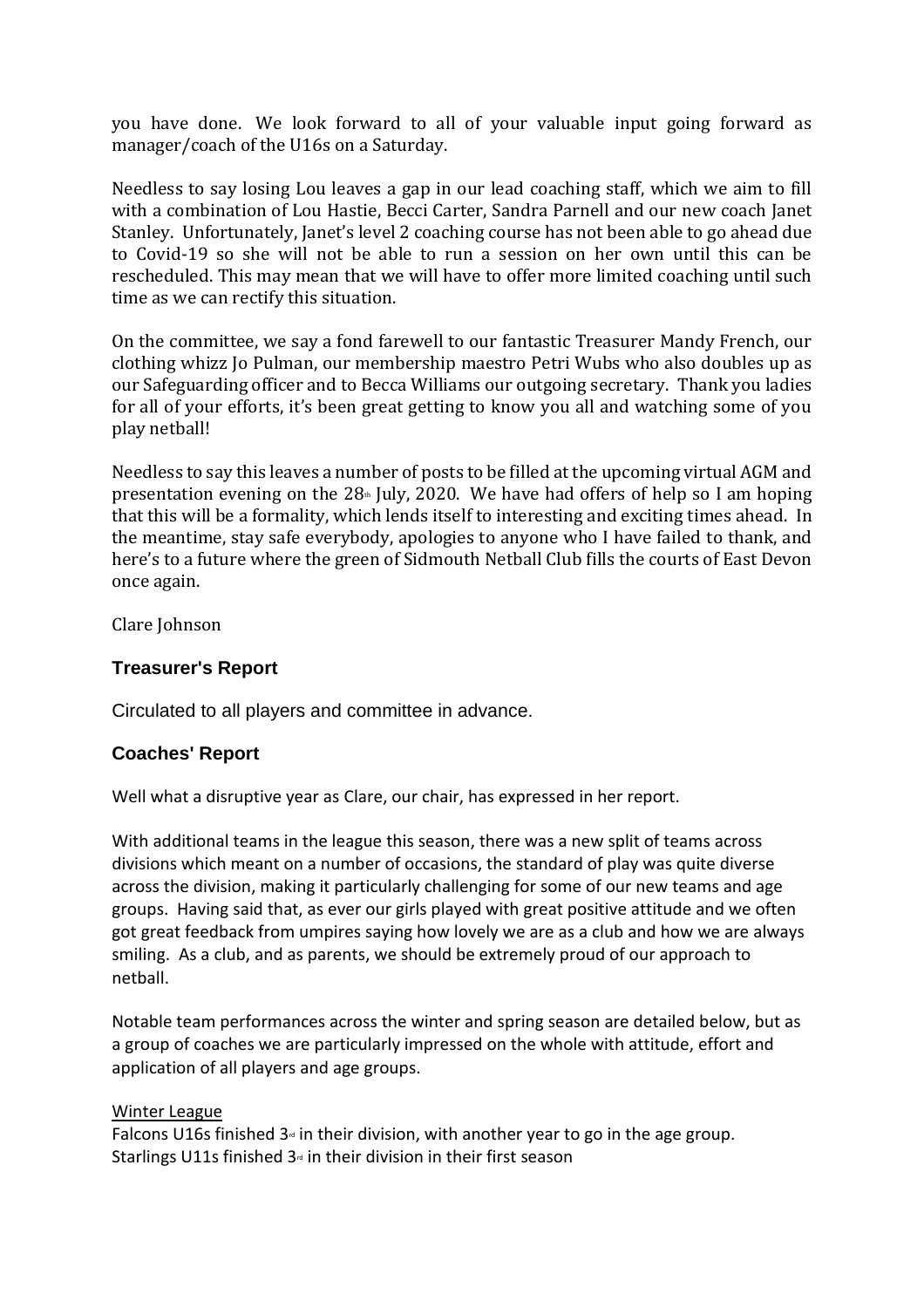#### Spring League

Ravens U11s finished  $4<sup>th</sup>$  in Division 1, showing great promise for seasons to come Eagles U16s were runners-up in Division 2 having improved significantly as a squad over the season

Falcons U16s finished  $3<sub>°</sub>$  in their division (but had a game in hand over the two teams above them that they didn't get chance to play), with a number of U14s in the squad, there is some great talent developing.

In conjunction with Axe Vale and Exmouth netball clubs we created Netball Fusion, to enter an East Devon squad into U14 and U16s regional league competition. Both age groups were successful in qualifying for the league and a number of our players were selected to play in the Fusion U14 squad – Amy Scott and Aoife Crosby were regular team members and benefitted from experiencing a higher level of competition.

Some of our u16s have also started to experience the joys and challenges of playing at senior ladies level in the Honiton Netball League on a Monday night – including sometimes playing with their coaches! This opportunity is available to progress from junior to senior netball and enables us to ensure the girls continue to be able to play some competitive netball as they get older. If any U16s are interested in playing ladies league netball, do speak to your coach.

We hope to be back playing netball soon, in the mean time keep fit, keep shooting and enjoy the summer.

Lou, Lou, Becci, Sandra, Anthony, Rachel, Sarah.

## **Election of Committee**

**Chair** - Clare Johnson. Proposed Louise Neilson. Seconded S Parnell. **Covid 19 Officer** - Sandra Purnell. Proposed C Johnson. Seconded R Williams **Secretary** - Louise Neilson. Proposed C Johnson. Seconded R Williams **Safeguarding Officer** - Jo Rousseau. Proposed C Johnson. Seconded L Hastie **Membership Secretary** - Jo Cox, proposed C Johnson, Seconded L Hastie **Clothing Co-ordinator** - Sarah Lovell, proposed C Johnson, Seconded L Neilson **Committee members:** Sandra Purnell

Louise Hastie

## **AOB**

Clare thanked all coaches, team managers, players and committee members on what has been an unusual year and hoped that the club would be back playing netball in some format in September. St John's School have agreed for the club to use the outdoor courts in September.

### **Presentation of awards**